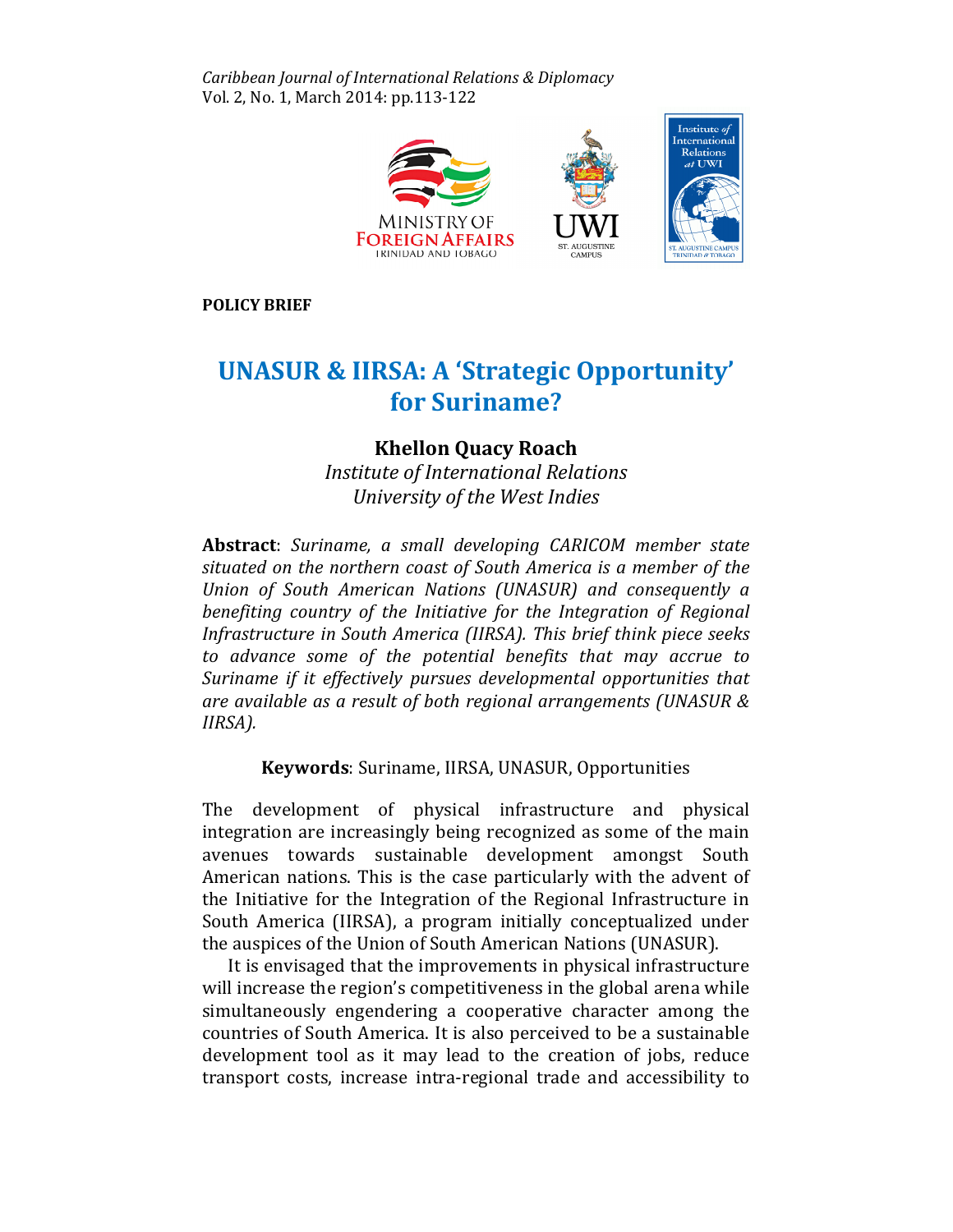markets, encourage knowledge and technology exchange and possibly create a vehicle for dialogue and cooperation among the private sector and governments.

This paper argues that the ostentatious plans to integrate all of South America via physical integration may be seen as a strategic opportunity for Suriname, mainly attributed to its geographical positioning. However, Suriname must transform its geographical proximity into a new level of networking and collaboration with its South American neighbour states.

## SURINAME'S LOCATION AND TRADE PATTERN

Suriname is strategically situated on the northern coast of the South American mainland and shares borders with three countries, Guyana to the west; Brazil to the south; and French Guiana to the east. To the north of Suriname is the Atlantic Ocean. According to the Global Competitive Report 2013/14, Suriname's GDP per capita (US\$) is estimated at 8,686 and has a population of approximately half a million.<sup>1</sup>

| Rank | <b>Partners</b>             | <b>Euro (Millions)</b> | Percentage<br>(%) |
|------|-----------------------------|------------------------|-------------------|
| 1    | <b>United States</b>        | 429                    | 23.9              |
| 2    | EU27                        | 398                    | 22.2              |
| 3    | China                       | 162                    | 9.0               |
| 4    | <b>United Arab Emirates</b> | 131                    | 7.3               |
| 5    | Antigua & Barbuda           | 121                    | 6.7               |
| 6    | Netherlands                 | 90                     | 5.0               |
| 7    | Japan                       | 70                     | 3.9               |
| 8    | <b>Brazil</b>               | 52                     | 2.9               |
| 9    | South Korea                 | 24                     | 1.4               |
| 10   | Thailand                    | 21                     | 1.2               |
|      | Rest of the World           | 298                    | 16.5              |
|      | <b>Total Imports</b>        | 1,796                  | 100               |

Table 1: Suriname's Major Import Partners (2012)

#### Source: European Union (2013)<sup>2</sup>

Given its geographic location, Suriname has been participating in regional cooperation initiatives for over a decade and is a full member of the Association of Caribbean States (ACS), the Caribbean Community (CARICOM), the Union of South American Nations (UNASUR), and is also partner to the Treaty of Amazonian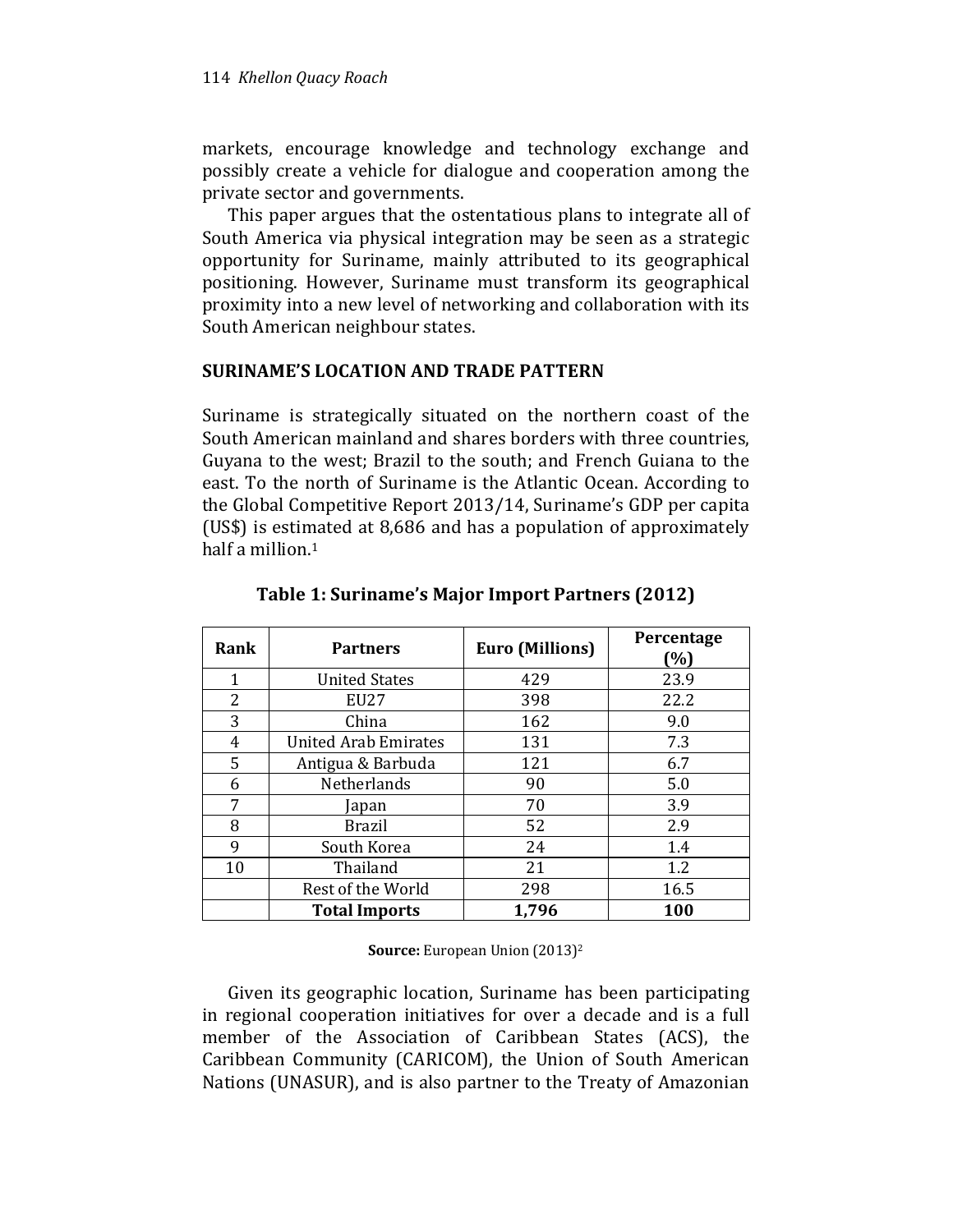Cooperation. However, despite its key geographical location and membership in various regional cooperation initiatives, Suriname's trade relations with the rest of South America have been quite limited. In fact, the majority of Suriname's imports originate from the United States (23.9 per cent), the European Union (EU) 27 (22.2 per cent), China (9 per cent), and the United Arab Emirates (7.3 per cent) (See Table 1 above). To this end, Suriname's imports from these countries amount to over 60 per cent of their total imports, with less than 5 per cent originating from within the Latin American region.

This worrying trend is not unique to Suriname's imports, as it is also apparent in its exports. Evidence suggests that the majority of Suriname's exports in 2012 went to the EU27 (24.8 per cent), the United States (23.3 per cent), the United Arab Emirates (10.7 per cent), Canada (9.3 per cent), and to a lesser extent Caribbean countries such as Guyana (5.8 per cent), Barbados (4.2 per cent), and Trinidad and Tobago (1.8 per cent) (See Table 2 below). It can be realized that Suriname's exports to its Latin American neighbours is even less, as it accounts for less than 1 per cent of its total exports.

| Rank | <b>Partners</b>             | <b>Euro (Millions)</b> | Percentage<br>(%) |
|------|-----------------------------|------------------------|-------------------|
| 1    | EU27                        | 240                    | 24.8              |
| 2    | <b>United States</b>        | 226                    | 23.3              |
| 3    | <b>United Arab Emirates</b> | 104                    | 10.7              |
| 4    | Canada                      | 90                     | 9.3               |
| 5    | Guyana                      | 56                     | 5.8               |
| 6    | <b>Barbados</b>             | 41                     | 4.2               |
| 7    | Norway                      | 24                     | 2.5               |
| 8    | Trinidad & Tobago           | 17                     | 1.8               |
| 9    | China                       | 17                     | 1.7               |
| 10   | amaica                      |                        | 0.8               |
|      | Rest of the World           | 148                    | 15.1              |
|      | <b>Total Exports</b>        | 970                    | 100               |

Table 2: Suriname's Major Export Partners (2012)

Source: European Union (2013)

From these data sets, therefore, it is quite clear that Suriname has not yet been able to capitalize on its geographical proximity, neither its regional cooperation membership to enhance its trade capacity with South America. This must be seen as a worrying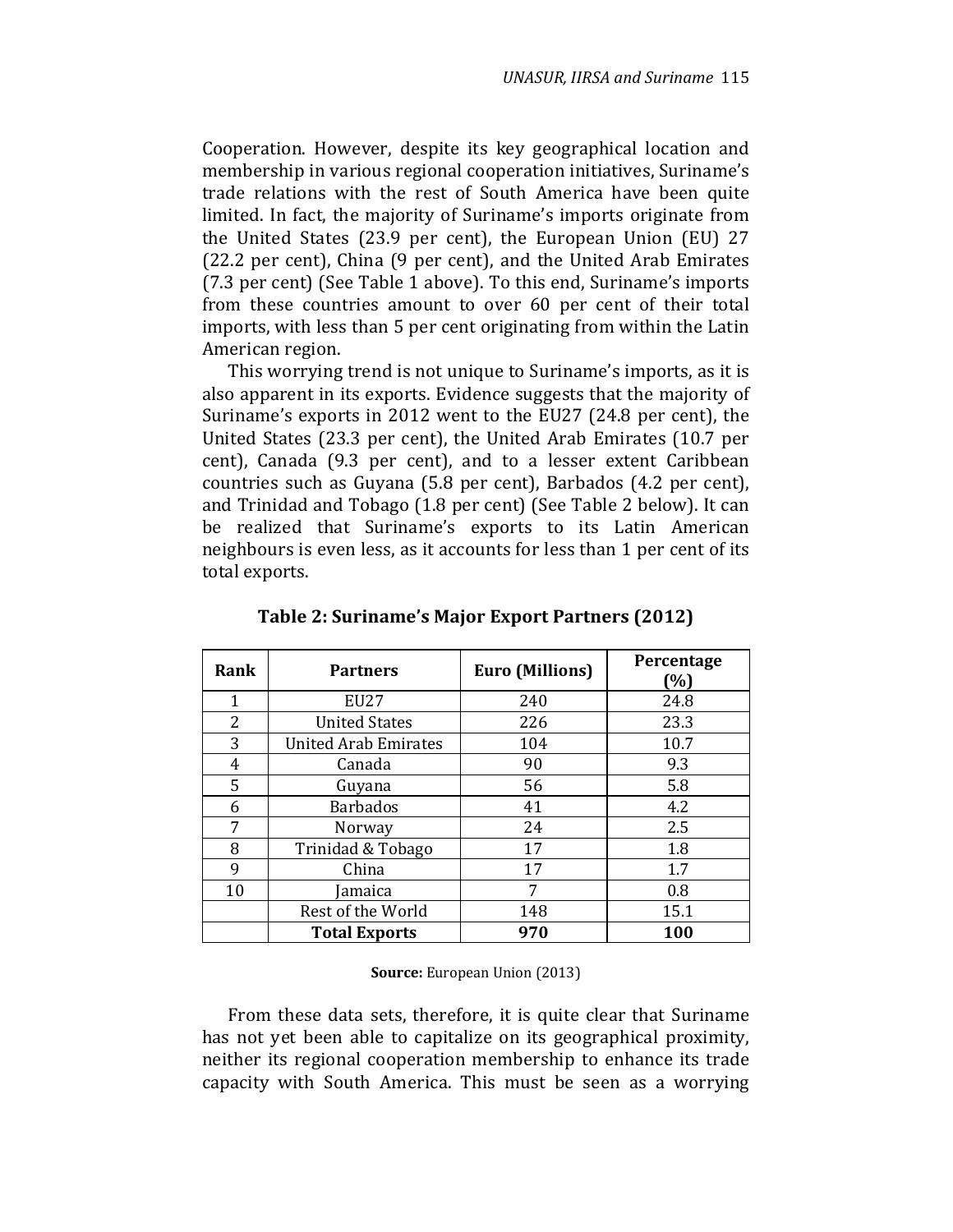trend, as like any other small and open economy, Suriname's trade is an important factor which can determine its rate of growth and development. Thus, poor trade performance with the rest of South America undeniably signal the need for Suriname to review its strategy to ensure a more sustained trade development agenda into the future. Consequently, infrastructure development and physical integration across South America through the IIRSA initiative can provide an excellent platform on which Suriname can advance its intra-regional trade agenda.

## UNASUR, IIRSA AND ITS BENEFICIARIES

The Union of South American Nations (UNASUR) was conceived in April 2007, at the first South American Energy Summit. Its aim is to integrate in a holistic manner the countries of South America through the convergence of the South American Community of Nations (MERCOSUR) and the Andean Community (CAN). Conceptualized by the former Brazilian President, Luiz Inácio Lula da Silva, UNASUR has economic development high on its agenda, with the Initiative for the Integration of Regional Infrastructure in South America (IIRSA) project considered as one of the most lucrative investments.

The IIRSA project was officially launched in the year 2000, and is intended to build links between all South American countries by creating an integrated continental economy, based on the physical integration of the transport, energy and telecommunication sectors.3 The IIRSA project therefore operates within the spirit of new regionalism, thereby conforming to a region-wide strategy of development benefiting all 12 South American countries. IIRSA operations are mainly supported and financed by the Inter-American Development Bank (IADB), the Financial Fund for the Development of the Rio de la Plata Basin (FONPLATA), the Andean Promotional Corporation (CAF) and to a lesser extent the Brazilian Development Bank (BNDES).4 In order to achieve the multi-sectoral mandate of IIRSA, ten Integration and Development Hubs are identified (See Table 3 below).

Of the ten Integration and Development Hubs, the Guianese Shield Hub is the only one that includes Suriname. The areas of influence defined for the Guianese Shield Hub covers 1,664,613 km2 and include Brazil's northern arc, the eastern region of Venezuela and all of the territory of Guyana and Suriname5. Its total population is estimated to be just over 15 million inhabitants.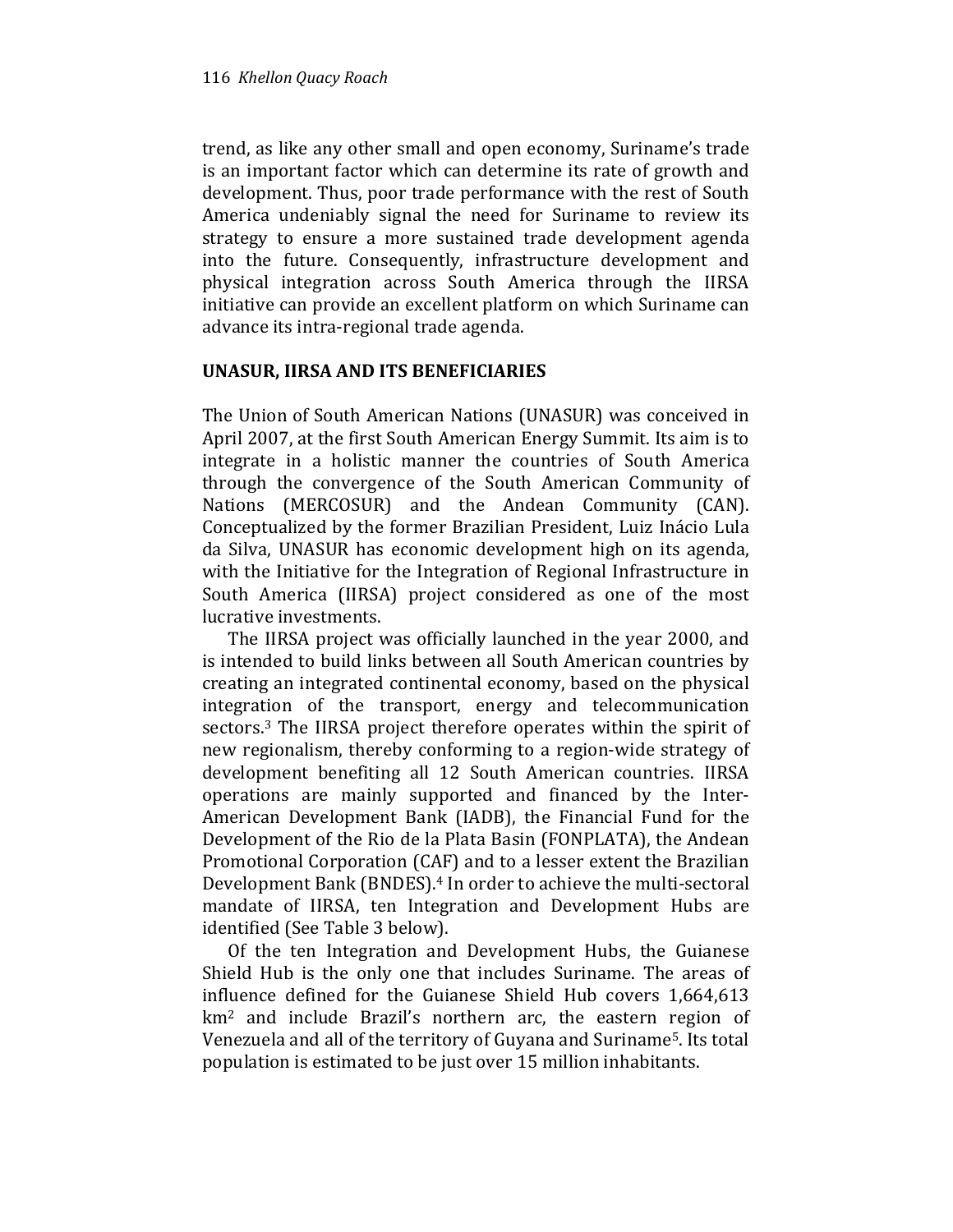| Hub                             | <b>Beneficiaries (Country)</b>                       |  |
|---------------------------------|------------------------------------------------------|--|
| Andean Hub                      | Venezuela, Colombia, Ecador, Peru,<br><b>Bolivia</b> |  |
| Southern Andean Hub             | Chile, Argentina, Bolivia                            |  |
| Capricom Hub                    | Brazil, Argentina, Paraguay, Bolivia, Chile          |  |
| Paraguay-Paraná<br>Waterway Hub | Paraguay, Uraguay                                    |  |
| Amazon Hub                      | Colombia, Ecuador, Peru, Brazil                      |  |
| Southern Hub                    | Argentina, Chile                                     |  |
| Central Interoceanic Hub        | Bolivia, Brazil, Chile, Paraguay, Peru               |  |
| MERCOSUR-Chile Hub              | Uruguay, Chile, Argentina, Brazil,<br>Paraguay       |  |
| Peru-Brazil-Bolivia Hub         | Peru, Brazil, Bolivia                                |  |
| Guianese Shield Hub             | Venezuela, Brazil, Guyana, Suriname                  |  |

## Table 3: IIRSA - Development Hubs and Country Beneficiaries

Source: Extracted from the Initiative for the Integration of Regional Infrastructure in South America (IIRSA) website

With regards to trade, over 90 per cent of the exports from the countries that make up the Guianese Shield Hub were extraregional, while exports intra-regionally represented just over 2 per cent.6 This clearly indicates the need for South America to enhance its intra-regional trade. The hub's economic activities are dominated by forestry, agro-industry, fishing, steel and aluminum production, hydroelectricity generation, the assembly of electromechanical equipment, manufacturing, and mineral extraction (iron, bauxite, gold among others). Venezuela and Brazil account for 51 per cent and 36 per cent respectively of the hub's economic activity, which is almost 90 per cent of total economic activity.<sup>7</sup>

However, the Guianese Shield Hub alone represents a market of almost 16 million people and thus has great development potential for its encompassing countries. Notwithstanding, the isolation of Suriname from the rest of South America and the poor and in some instances non-existent physical infrastructure between Suriname and Brazil, Suriname and French Guiana, and Suriname and Guyana hinders Suriname from capitalizing on its geographical proximity.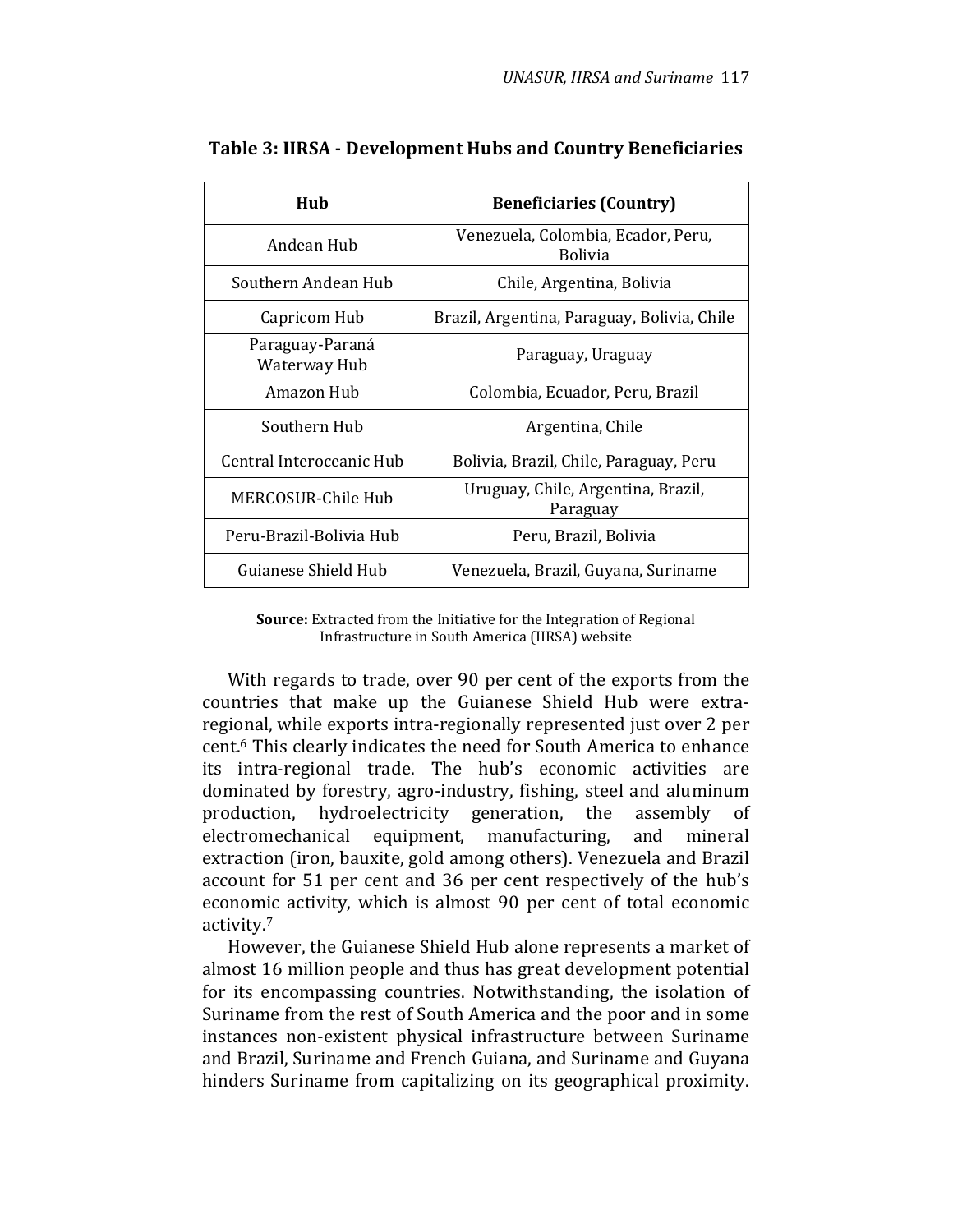It is against this backdrop that IIRSA and the Guianese Shield Hub can be seen as a strategic opportunity for the development of Suriname. In other words, what was once considered traditional limitations for Suriname can now be converted into contemporary opportunities.

## SURINAME AND THE GUIANESE SHIELD HUB OF IIRSA

According to the Indicative Territorial Planning – Project Portfolio of IIRSA, the hub will include 12 road projects, 3 maritime projects, 2 river projects, 1 railroad project, 1 communication interconnection project, 3 energy generation projects and 3 energy interconnection projects. Among these components of the Guianese Shield Hub, international interconnecting roads and bridges are among the most significant for Suriname. This is because roads and bridges play a key role in stimulating economic growth as it facilitates for increased intra-regional trade, creates jobs and employment and generates income. Two roads will connect Suriname with neighbouring countries Guyana, French Guiana and Brazil. The first road is referred to as the northern east-west coastal road connection which was initially opened in the 1960s, but is now being upgraded and improved. This area is populated with most of the country's inhabitants and their economic activities, mainly agriculture as the coastal area is very fertile. The second road is referred to as the southern east-west road connection which travels through the forested area and thus has great potential for wood-cultivation and eco-tourism.<sup>8</sup>

It can also be argued that better roads and bridges between Suriname, Brazil, Guyana and French Guiana will lead to improved cross-border time which by extension has the potential to increase freight supply. The IADB, in its 2006 publication entitled Building a New Continent, captures this scenario by using the following example:

A typical trip by truck from Sao Paulo to Santiago can take 300 hours, of which only 200 hours will actually be spent to cover the 3,500 kilometers separating the two cities. The remaining third of the trip is often spent at borders (Brazil-Argentina-Chile).<sup>9</sup>

This is not a unique scenario with regards to road transport routes. It is indeed a common trend for road cargo traffic to be delayed for days at various border crossings across South America, including the Suriname-Guyana border, the Suriname-Brazil border and the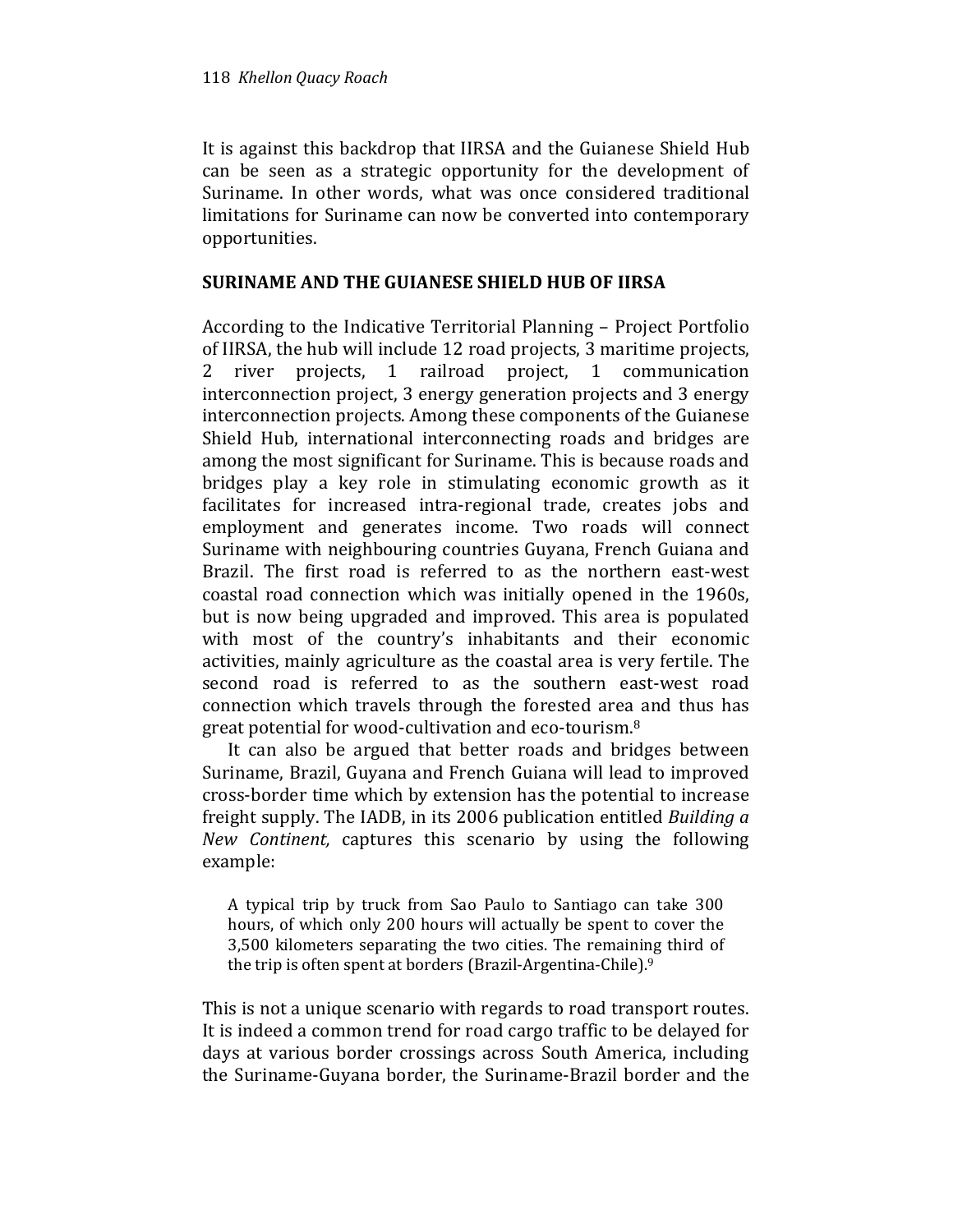Suriname-French Guiana border. However, with the construction and/or rehabilitation of the proposed roads in the Guianese Shield Hub, idle time is likely to be reduced, and can increase the productivity of trucks. Improved road networks between these countries can also reduce the risks of goods being destroyed because of uneven roads or stolen as a result of desolate areas.<sup>10</sup>

In another instance, better interconnecting roads for Suriname and neighbouring countries can also lead to greater returns on investments for local and international investors. This is because; a decline in wear and tear of trucks and a decline in accident rates as well are associated with better road conditions.11 Thus, the implementation of these road projects has the potential to attract and increase the inflow of foreign investment, as investors will now feel a greater sense of security that attractive returns will be derived from their investments. Further, an improved road network within the Guianese Shield Hub will also help to reduce the cost of transportation, which is one of the major impediments to intra-regional trade within Latin America and the Caribbean.

It is also interesting to note that Suriname is the only Caribbean country that shares a physical border with France through French Guiana. As a result, Suriname not only has direct access to Europe in the east but Suriname's common border with Europe provides great trade and investment opportunities that should be explored by investors and the business community who intend to focus on access to major markets. However, in order to fully exploit this geographic location Suriname must aggressively pursue the necessary roads and infrastructure networks encompassed in the IIRSA project.

Another fortunate and promising prospect of improving Suriname's physical infrastructure (particularly international interconnecting roads and bridges) is that Suriname will also have access to Brazil one of the largest markets in Latin America. Through Brazil, Suriname can also gain access to the rest of South America, which has an estimated GDP of 4.2 trillion US dollars.<sup>12</sup> These interconnecting roads and bridges that will connect Suriname to South American countries such as Brazil can therefore be seen as physical connections that can expand economic benefits to Suriname. In other words, these roads and bridges will help make available a trade route which will facilitate trade between Suriname and the rest of South America.

With the development of Suriname's physical infrastructure there is also the likelihood of increased cultural and eco-tourism;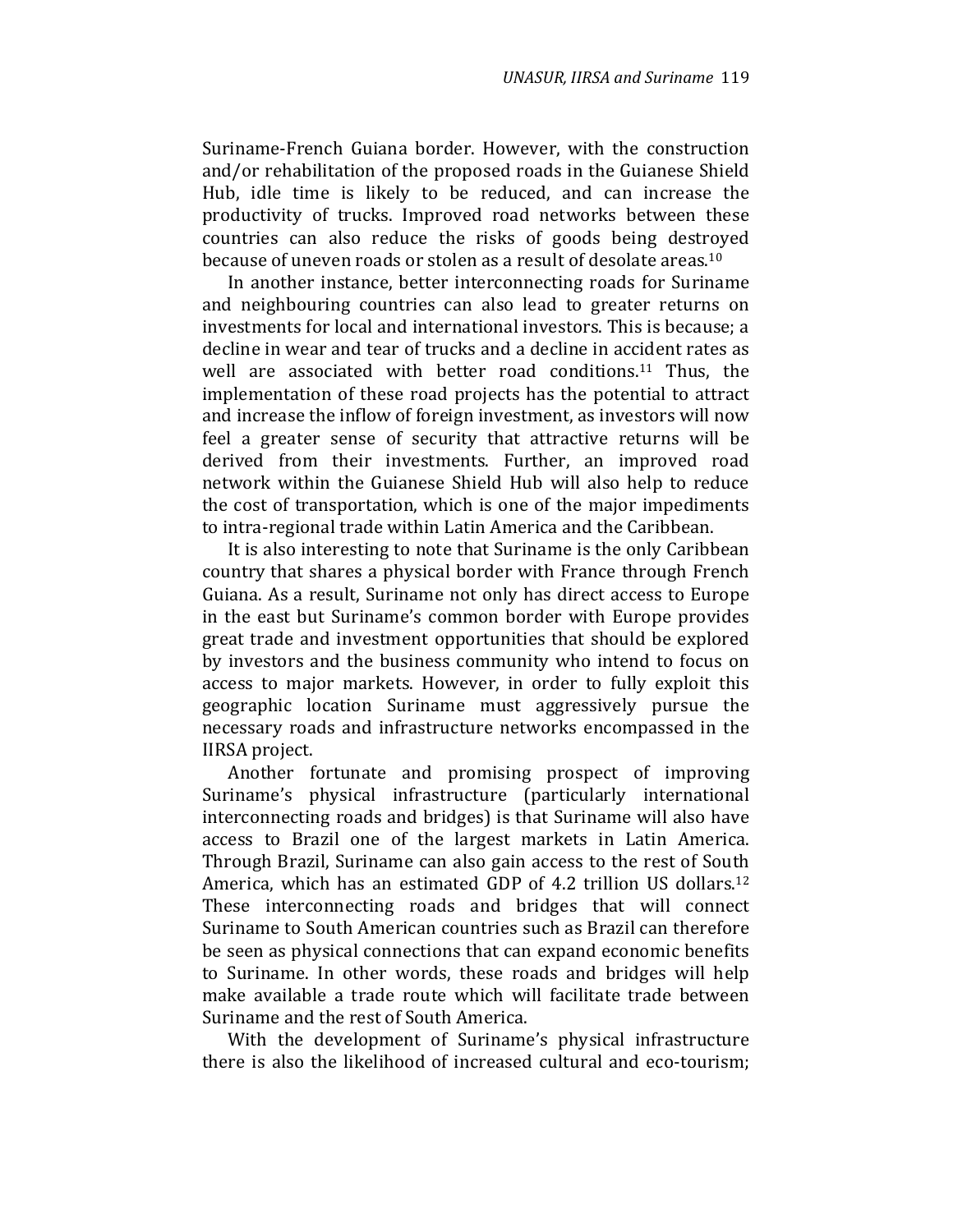as cross border tourism will also be encouraged. Suriname is extremely rich in culture and is known for its 19 languages<sup>13</sup> that are spoken which reflect its diverse national personality, civilization, history and distinctive heritage. The city of Paramaribo is now on the world heritage list of UNESCO, with one of the biggest natural reserves sites in the region.14 Thus, the building and, or improvement in bridges and roads can also help to boost the tourism sector of Suriname, particularly its cultural and ecotourism.

Notwithstanding the probable benefits of interconnecting roads and bridges to the economy of Suriname and by extension to the people of Suriname, failure to take into consideration the full social and ecological implications of this investment can perhaps result in irreversible environmental destruction, particularly in the context of climate change15 and a loss of livelihood particularly for the inhabitants of the interior. Thus, it is absolutely essential that Suriname and all other South American nations guard against the potential negative impacts which could arise from the construction and rehabilitation of roads, including the destruction of the ecosystem, the possible sociocultural and economic consequences to the inhabitants of the interior and criminal activity among others.

## **CONCLUSION**

Suriname now stands at a crossroads in search for sustainable development and the process of physical integration in the context of UNASUR and IIRSA presents several opportunities in the near future. If physical integration is completed, Suriname will be connected by roadway to Venezuela, Brazil, French Guiana and Guyana. Transportation between these countries will become cheaper, quicker and more efficient which will certainly redound in a number of benefits (creation of jobs, reduction in transport costs, increased foreign investments, intra-regional trade and tourism and accessibility to markets among others) consequently creating opportunities for a higher standard of living for the peoples of Suriname. However, for Suriname to benefit from these opportunities it must go beyond the multilateral framework of IIRSA, and pursue bilateral agreements with neighbouring countries to advance the processes ahead of the completion of IIRSA projects.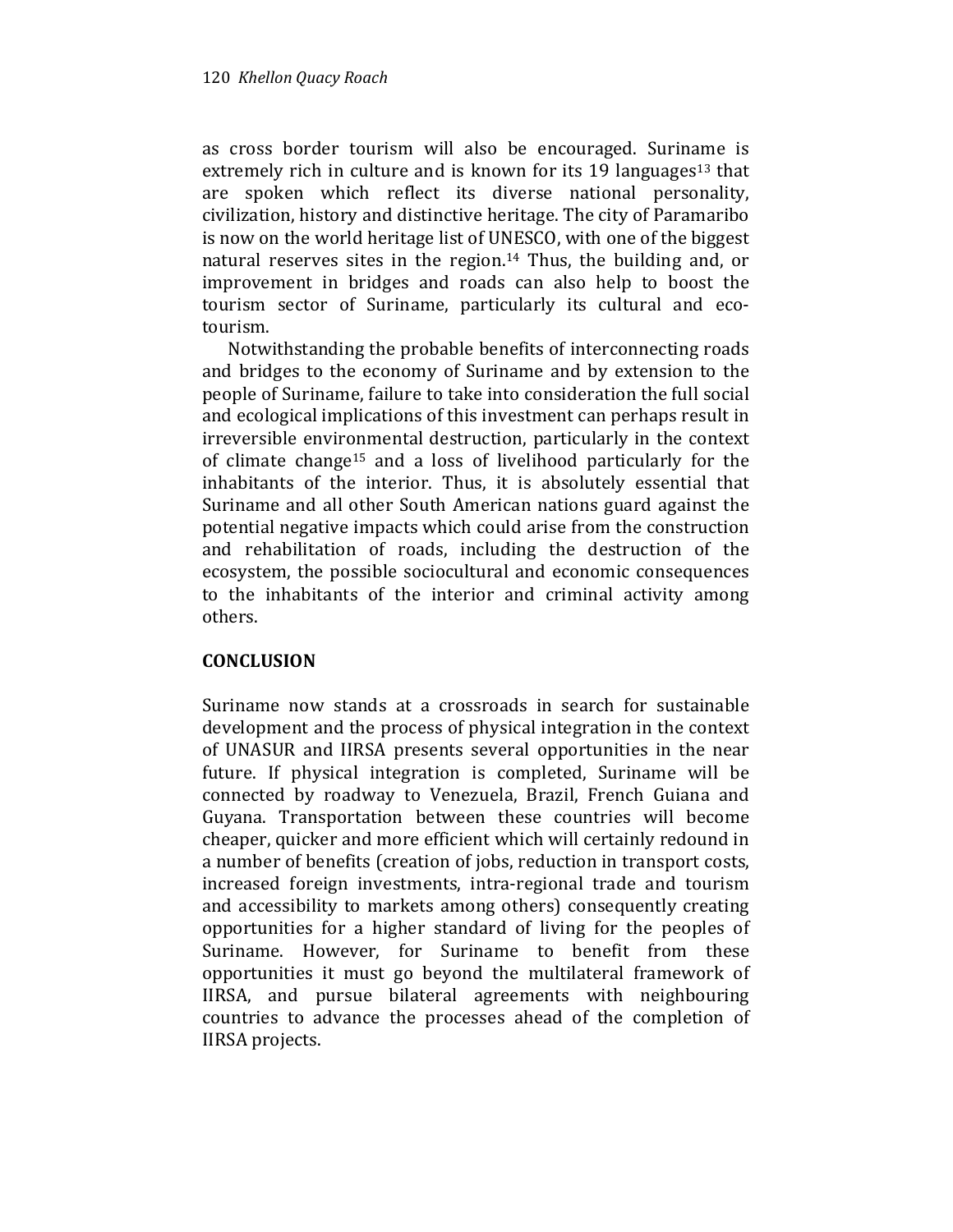#### NOTES ON CONTRIBUTOR

Mr. Khellon Q. Roach has several years of experience in research on national, regional and international development issues including maritime transport, regionalism, integration, south-south cooperation and higher education research and policy. In 2012, he received a Leadership Award from the Institute for the Study of International Development, McGill University, Canada in recognition of his outstanding leadership and commitment to international development. He has presented in a number of international conferences and has published in several well recognized International Journals, such as Global Development Studies (GDS) Journal and the World Journal of Science, Technology and Sustainable Development (WJSTSD). Mr. Khellon Q. Roach is employed as Research Officer in the Office of the Campus Principal, UWI St. Augustine. In this capacity, he plays an essential supportive role to the Pro Vice Chancellor and Campus Principal for key internal and external communications and speaking engagements. He is currently reading for a doctoral degree in International Relations with the Institute of International Relations, UWI St. Augustine. Mr. Roach holds a Bachelor's Degree (Government) from UWI St. Augustine; a Post Graduate Diploma and a Master's Degree (International Relations) from the Institute of International Relations, UWI St. Augustine. In addition, he holds an Executive Certificate in International Development from the Institute for the Study of International Development, McGill University, Canada. Email: khellon.roach@sta.uwi.edu

#### NOTES

- <sup>1</sup> Klaus Schwab (Eds) 'Suriname Country/Economic Profile,' in The Global Competitiveness Report 2013–2014, ed. Klaus Schwab (Geneva: World Economic Forum 2013), 352-353.
- <sup>2</sup> See Trade Statistics of the EU: Suriname EU Bilateral Trade and Trade with the World 2013
- <sup>3</sup> See Alan Wright and Priscilla Yeon 'Infrastructure Integration and Environmental Preservation in the Amazon' in Brazil Institute Special Report. Woodrow Wilson International Center for Scholars, Brazil Institute, Washington, DC. April, 2008.
- <sup>4</sup> Pitou van Dijck 'Troublesome Construction: The Rationale and Risks of IIRSA', European Review of Latin America and Caribbean Studies, October 2008, 101- 120.
- <sup>5</sup> See IIRSA 'Indicative Territorial Planning: Project Portfolio', 2009. pg. 153 at http://www.iadb.org/intal/intalcdi/PE/2009/04494en.pdf
- <sup>6</sup> Ibid. pg. 155
- <sup>7</sup> Ibid. pg. 156
- <sup>8</sup> Pitou van Dijck 'The IIRSA Guyana Shield Hub: The Case of Suriname Towards a Strategic Assessment of IIRSA Road Infrastructure in South America', 2010, pg. 2- 3.
- <sup>9</sup> See IADB 'Building a New Continent A Regional Approach to Strengthening South American Infrastructure' IADB New York Avenue, N.W. Washington, D.C. October, 2006.
- 10 Ibid.